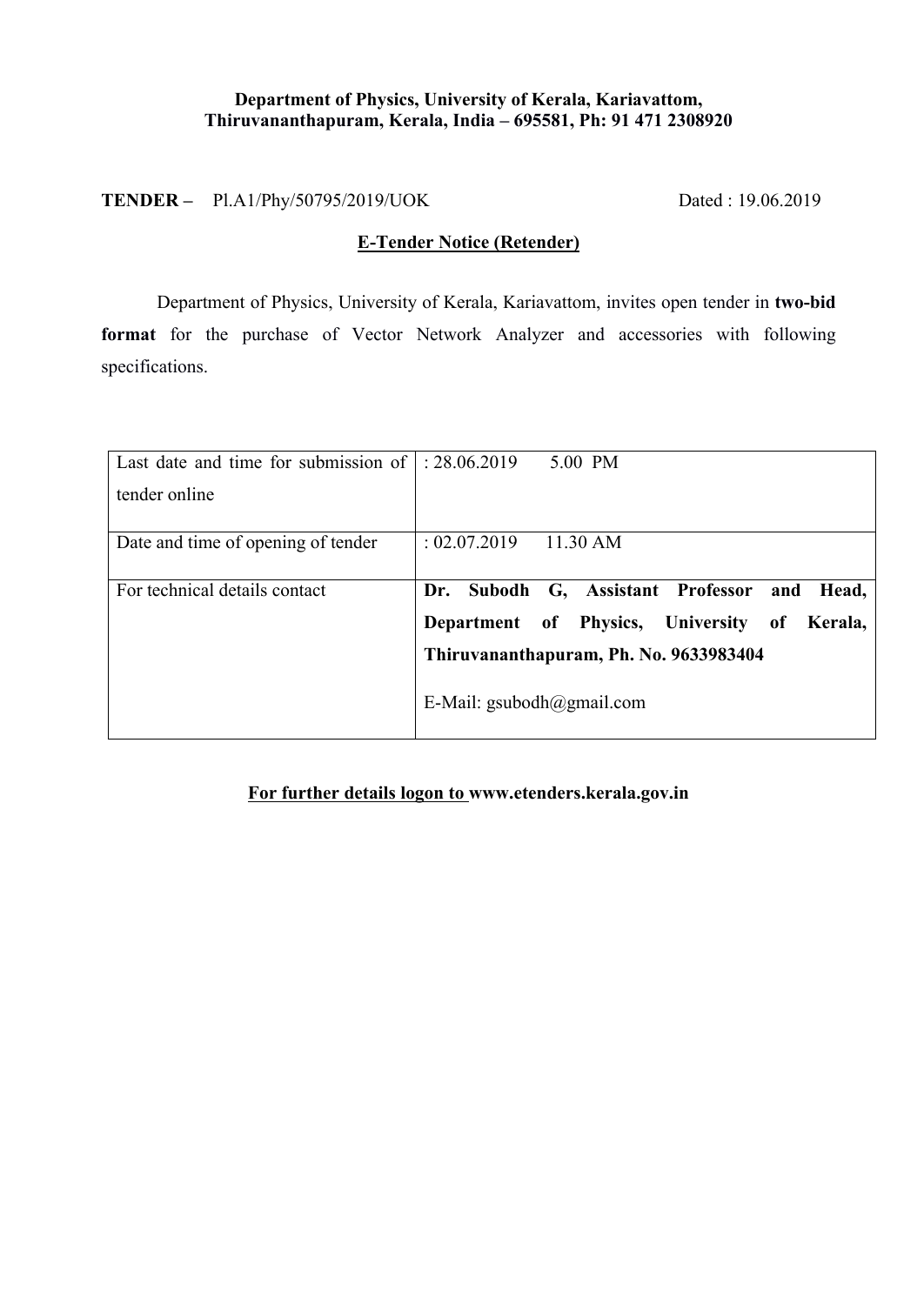## **TECHNICAL SPECIFICATIONS**

#### **Vector Network Analyzer with following specifications.,**

## **General Technical Specification**

The equipment can be used for measuring properties of materials upto 40GHz using S, Y and Z parameters, Wave quantities, Impedance Ratios.Material Test Fixtures / Probes can be based on any method like — Transmission, Reflection, Resonance, Resonance Perturbation etc. — and must be included along with the offer with supporting literatures. Appropriate material test fixtures/jigs along with software for materials properties measurements must be included in the offer as essential accessories. The unit must be stand-alone model (must not needany PC/Laptop or other equipment) for testing. It must be able to test materials of any form like solid disc, sheet, ring and plate that can have dielectric constant or relative permittivity in 1–10,000 and loss tangent (tan ) as low as 10–5.Test specimens are of about minimum size 3mm x 0.5mm to any maximum limited by the method. The measurement software should have a capability for measuring intrinsic electromagnetic properties of dielectric and magnetic materials in a variety of formats:  $\varepsilon$ <sup>r</sup>,  $\varepsilon$ <sup>r</sup><sub>r</sub>,  $\mu$ <sup>r</sup>,  $\mu$ <sup>r</sup>. Results are displayed as a function of frequency. This software should support algorithms like NRW, NIST, Polynomial fit for material properties measurements.

**During the technical evaluation, vendors should be able to do a demo of their measurement set up if required. (This demo should be conducted with in a week after opening the technical bid). Further vendors should also provide adequate support for their claim for measurement software with capability of measuring intrinsic electromagnetic properties of dielectric and magnetic materials in a variety of formats:**  $\varepsilon_r$ ,  $\varepsilon_r$ ,  $\mu_r$ ,  $\mu_r$ , with frequency.

|                                                                    | <b>Specifications</b>   |
|--------------------------------------------------------------------|-------------------------|
| Frequency range                                                    | 10 MHz to 40 GHz        |
| 1. Frequency resolution (min.)                                     | 1Hz or better           |
| 2. Frequency drift (Room Temperature<br>to $+50^{\circ}$ C) (max.) | $±0.1$ ppm or better    |
| 3. Aging (max.)                                                    | $±0.1$ ppm/yr or lower  |
| 4 IF Bandwidth                                                     | 1 Hz to 1 MHz or higher |
| 5. Frequency stability                                             | $± 1$ ppm or less       |
| 6. Port impedance                                                  | 50 $\Omega$ nominal     |
| 7. No. of ports                                                    | $\overline{2}$          |
| 8. Test-port damage level (RF and DC<br>Voltage)                   | $+27$ dBm RF, 30V DC    |
| 9. Dynamic range                                                   | 75 dB or better         |
|                                                                    |                         |

#### **Technical specifications**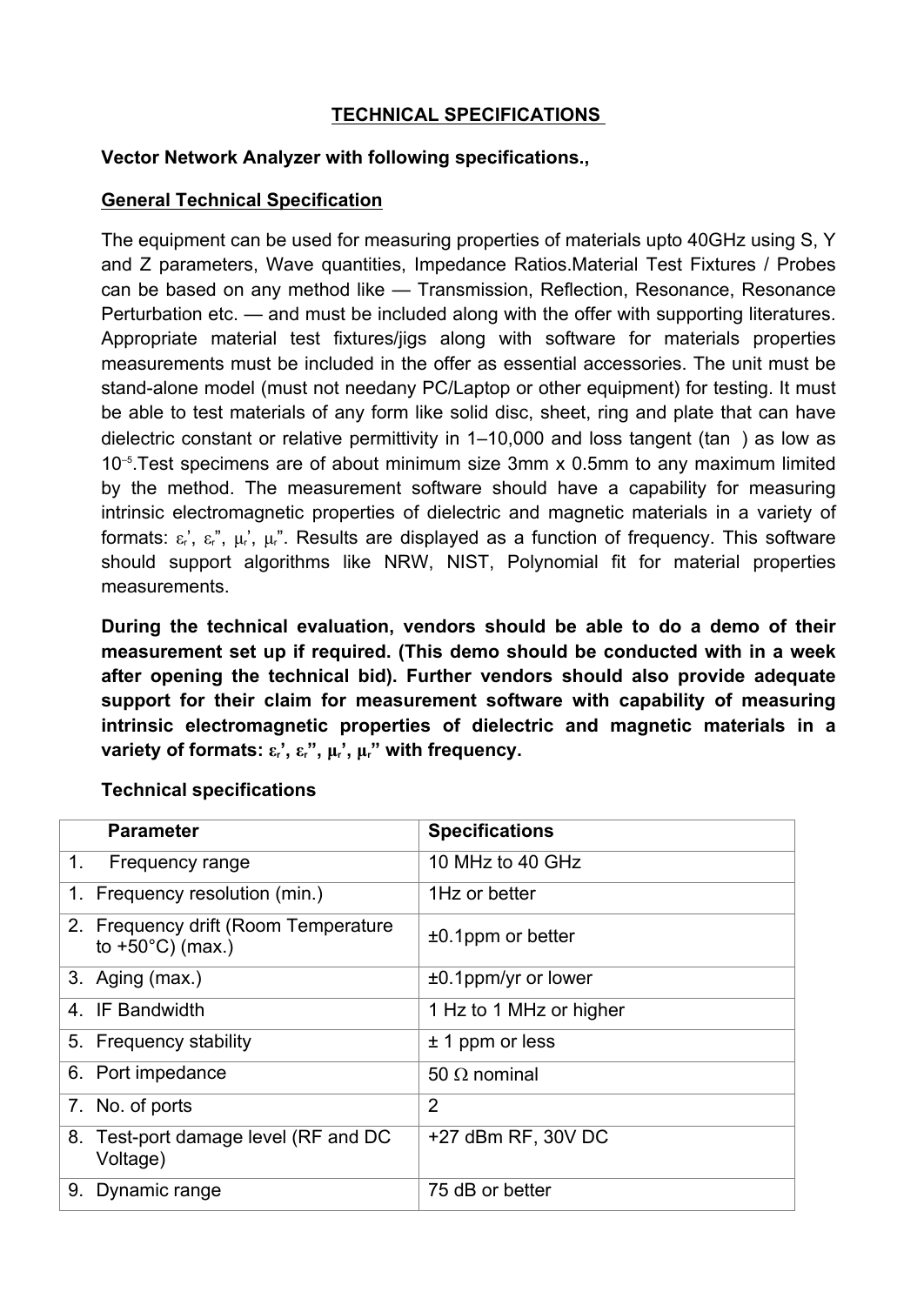| 10. Source Type                                                                                              | Synthesized Sweep source, integrated<br>with the Analyser                                                                                                                                     |
|--------------------------------------------------------------------------------------------------------------|-----------------------------------------------------------------------------------------------------------------------------------------------------------------------------------------------|
| 11. Source output: (Adjustable Output)<br>power)                                                             | $-20$ dBm to $+5$ dBm                                                                                                                                                                         |
| 12. Power resolution (min.)                                                                                  | 0.01dB                                                                                                                                                                                        |
| 13. Harmonic performance                                                                                     | -20dBc or better                                                                                                                                                                              |
| 14. Noise floor                                                                                              | -75dBm or better                                                                                                                                                                              |
| 15. Trace Features                                                                                           | Noise reduction, Averaging, Smoothing                                                                                                                                                         |
| 16. Trace noise                                                                                              | 0.05dB or better                                                                                                                                                                              |
| 17. No. of points                                                                                            | 10, 000 or more                                                                                                                                                                               |
| 18. Markers                                                                                                  | Minimum 4 nos. per trace; Delta $(\Delta)$<br>markers; Minimum/ Maximum; Search Left/<br>Search Right; Automatic n-dB bandwidth<br>(with centre frequency) Peak-Peak, Marker<br>tracking etc. |
| 19. Screen                                                                                                   | Built-in, Colour, $\geq 10$ " size Integrated with<br>instrument                                                                                                                              |
| 20. Display                                                                                                  | dB mag, Lin mag, Phase, Smith Chart,<br><b>Inverted Smith, Polar</b>                                                                                                                          |
| 21. Directivity                                                                                              | >30dB                                                                                                                                                                                         |
| 22. Phase noise at 10KHz offset                                                                              | -75dbc/Hz or better                                                                                                                                                                           |
| 23. Measurement accuracy:<br><b>Transmission measurements</b>                                                | $< 0.1$ dB, $< 1^\circ$                                                                                                                                                                       |
| <b>Reflection measurements</b>                                                                               | $<$ 1dB, $<$ 10 $^{\circ}$                                                                                                                                                                    |
| 24. Source match                                                                                             | >30dB                                                                                                                                                                                         |
| 25. Load match                                                                                               | >30dB                                                                                                                                                                                         |
| 26. Reflection tracking                                                                                      | ≤0.08 dB                                                                                                                                                                                      |
| 27. Transmission tracking                                                                                    | ≤0.1dB                                                                                                                                                                                        |
| 28. Operating voltage                                                                                        | 220-240V, 50Hz                                                                                                                                                                                |
| 29. Connectivity Ports                                                                                       | USB, LAN, VGA out                                                                                                                                                                             |
| 30. Electromagnetic compatibility                                                                            | As per International Standard (in line with<br>EMC Directive 2004/108/EC)                                                                                                                     |
| 31. Calibration Kits                                                                                         | <b>Electronic kits</b>                                                                                                                                                                        |
| <b>Essential Accessories</b><br>For the microwave measurements test<br>specimens are of about minimum size 3 | 1. Appropriate material test fixtures/jigs<br>along with software for materials<br>properties measurements must be<br>included in the offer.                                                  |
| mm x 0.5 mm to any maximum limited by                                                                        | 2. Waveguide 12.4 to 18 GHz with                                                                                                                                                              |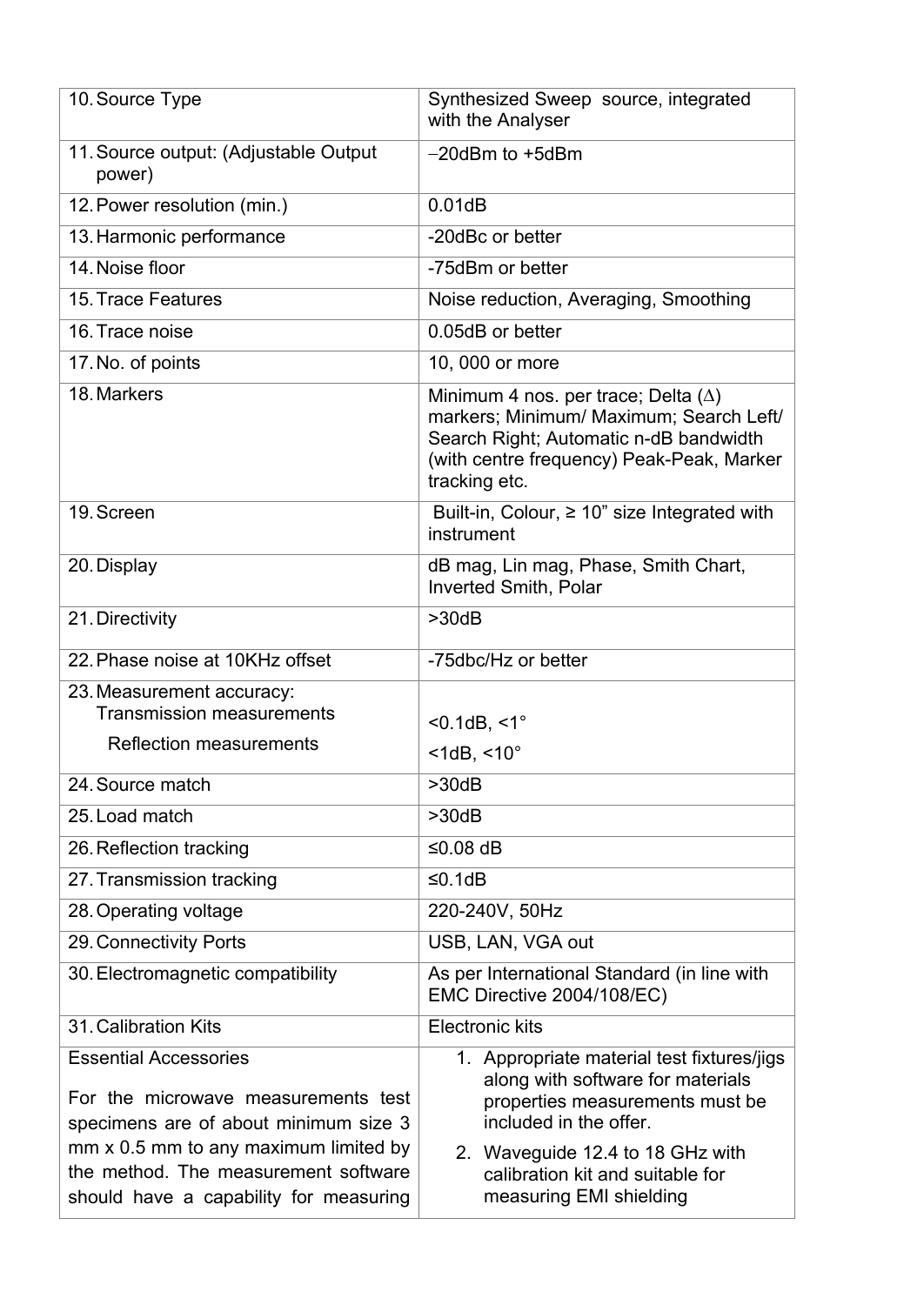| intrinsic electromagnetic properties of<br>dielectric and magnetic materials in a<br>variety of formats: $\varepsilon_r$ , $\varepsilon_r$ , $\mu_r$ , $\mu_r$ . Results<br>are displayed as a function of frequency.<br>This software should support algorithms<br>like NRW, NIST, Polynomial fit for<br>material property measurements. | 3. Waveguide 18 to 26.5 GHz with<br>calibration kit and suitable for<br>measuring EMI shielding                                                                                                                                                                                                                                                       |
|-------------------------------------------------------------------------------------------------------------------------------------------------------------------------------------------------------------------------------------------------------------------------------------------------------------------------------------------|-------------------------------------------------------------------------------------------------------------------------------------------------------------------------------------------------------------------------------------------------------------------------------------------------------------------------------------------------------|
|                                                                                                                                                                                                                                                                                                                                           | 4. 10 GHz Spilt Post Dielectric<br>Resonator with measurement<br>software.                                                                                                                                                                                                                                                                            |
|                                                                                                                                                                                                                                                                                                                                           | 5. 5 GHz Spilt Post Dielectric<br>Resonatorwith measurement<br>software.                                                                                                                                                                                                                                                                              |
|                                                                                                                                                                                                                                                                                                                                           | 6. 15 GHz Spilt Post Dielectric<br>Resonatorwith measurement<br>software.                                                                                                                                                                                                                                                                             |
|                                                                                                                                                                                                                                                                                                                                           | 7. Single, flexible: $2.4$ mm (f) to $2.4$<br>$mm$ (m), 63 cm, 25 inches $-$ 2 pairs                                                                                                                                                                                                                                                                  |
|                                                                                                                                                                                                                                                                                                                                           | 8. Test Port Adapter, 2.4 mm (f) to<br>2.92 mm (f), DC to 40 GHz $-$ 2 pairs                                                                                                                                                                                                                                                                          |
|                                                                                                                                                                                                                                                                                                                                           | 9. Test Port Adapter, 2.4 mm (f) to<br>2.92 mm (m), DC to 40 GHz $-2$<br>pairs                                                                                                                                                                                                                                                                        |
|                                                                                                                                                                                                                                                                                                                                           | 10. Transmission line and free space<br>methodincluded adapters cables and<br>calibration kit. Having a measurement<br>software with capability for measuring<br>intrinsic electromagnetic properties of<br>dielectric and magnetic materials in a<br>variety of formats: $\varepsilon_r$ , $\varepsilon_r$ , $\mu_r$ , $\mu_r$ , and<br>return loss. |
| <b>Optional Accessories</b><br>Vendors should quote Cables and<br>connectors with all possible options<br>(frequency range), so that suitable<br>one can be selected. The price of<br>optional accessories will not be<br>included in base price of equipment<br>for preparing the comparative<br>statement.                              | 1. Additional low - loss cables up to 40<br>$GHz - 4$ nos                                                                                                                                                                                                                                                                                             |
|                                                                                                                                                                                                                                                                                                                                           | 2. Connectors - 10 nos.                                                                                                                                                                                                                                                                                                                               |
|                                                                                                                                                                                                                                                                                                                                           | 3. Ohmic connector $(m-f, f-m) - 4$ nos.                                                                                                                                                                                                                                                                                                              |
|                                                                                                                                                                                                                                                                                                                                           | 4. Semi-rigid cables with brazed<br>connectors, 3.5 mm (m), 4.5 mm, 2<br>mm, 10 cm length $-5$ nos.                                                                                                                                                                                                                                                   |
|                                                                                                                                                                                                                                                                                                                                           | 5. A suitable UPS (for Network<br>Analyser and one Computer) with<br>isolation transformer having 1 hr<br>back up time, two year warranty for<br>ups and one year for battery.                                                                                                                                                                        |

6. A desktop computer with following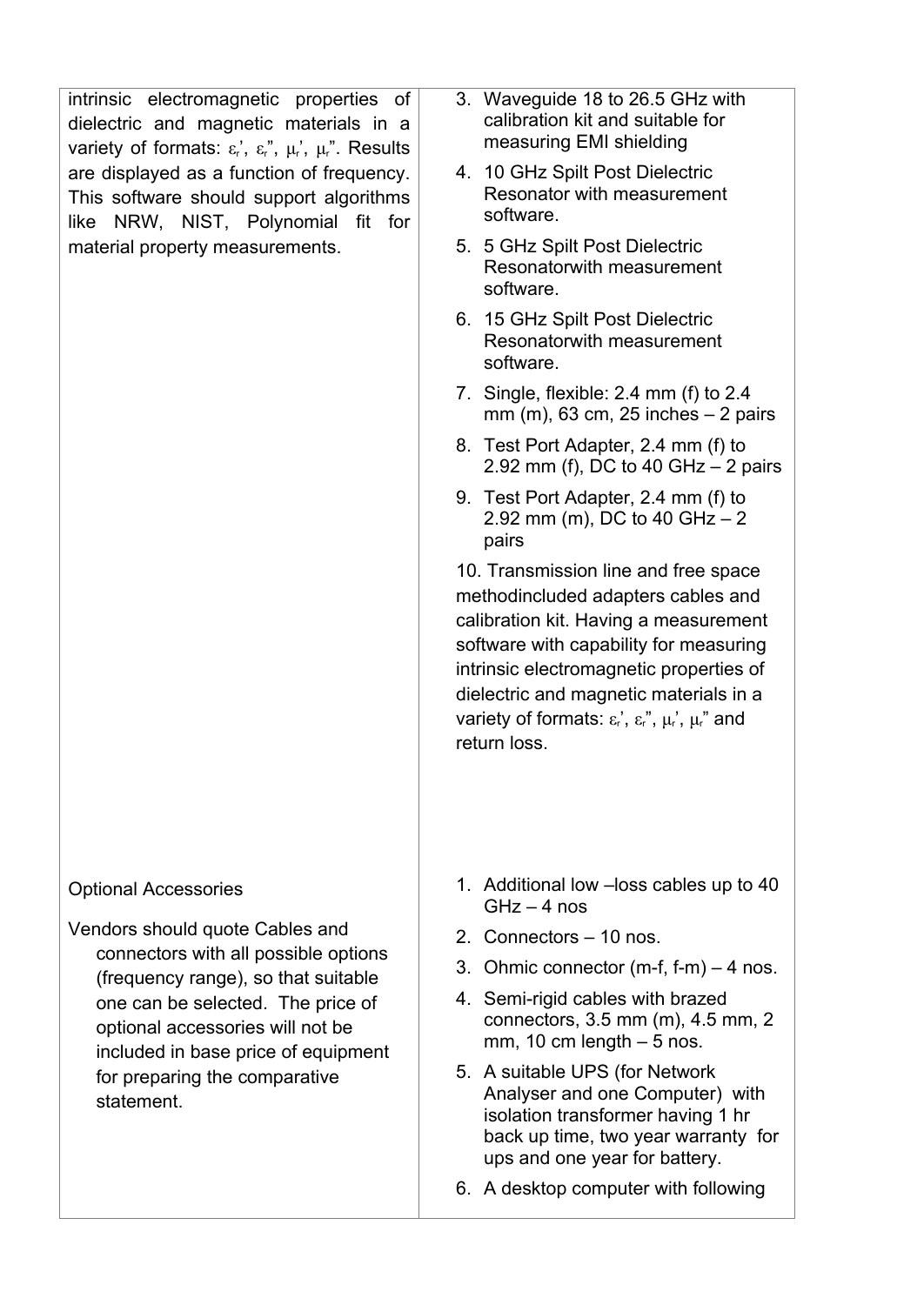| specification.                                |
|-----------------------------------------------|
| (i) Processor: Intel core i5-7400 $7th$       |
| generation processor or higher, ii) Processor |
| speed: greater than 2 GHz, Operating          |
| system: Windows 10 professional,              |
| Memory: 8 GB DDR4 RAM                         |
| Hard disk: 1TBSATA HDD, Integrated            |
| Intel <sup>®</sup> HD Graphics                |
| 21.5-inch Full HD LED blacklit monitor. With  |
| USB 3.1/3.0 & 2.0 Ports, RJ 45, DVD R/W       |
| Wired keyboard and optical mouse              |
| Wi-Fi connectivity and BT, Inbuilt NIC card   |
| with speed up to 1000Mbps                     |
| Warranty not less than 3 years, Antivirus     |
| protection not less than two years.           |
|                                               |
|                                               |

**Warranty:** The test equipment must have warranty for 5 years. If standard warranty is less, vendor must separately indicate additional charges for 5 years warranty. Vendor should be able to provide non-comprehensive AMC after the warranty period. The charges may be indicated separately.

# **Other General Conditions:**

- 1. Every tenderer should submit Tender fee of **Rs. 2,500/-**
- 2. Every tenderer should submit Earnest Money Deposit (EMD) of **Rs. 50,000/-**

3. The tender shall be submitted in the two bids viz. Technical Bid and Financial Bid. Only those qualified in technical bid will be eligible for participating in financial bid. A presentation regarding the technical specification and item to be supplied shall be done before the technical evaluation committee if requested.

4. The bidder should be a manufacturer or their dealer specifically authorized by the manufacturer to quote on their behalf for this tender as per Manufacturer Authorization From and Indian agents of foreign principals, if any, who must have designed, manufactured, tested and supplied the equipment(s) similar to the type specified in the "Technical Specification". Such equipment must be of the most recent series/models incorporating the latest improvements in design. The models should be in successful operation for at least one year as on date of Bid Opening.

5. **Compliance Statement**: Along with the technical details provide a tabular column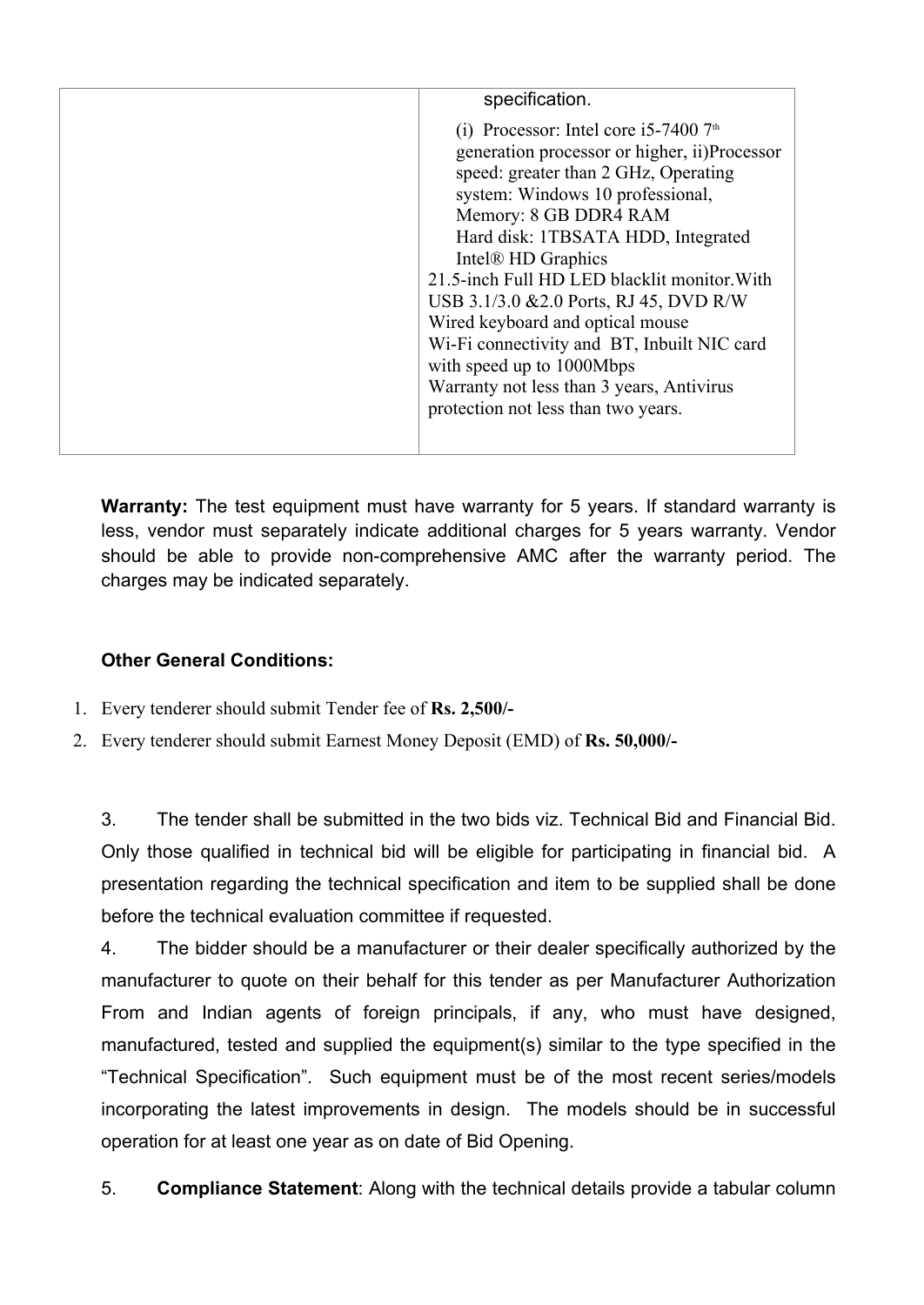indicating whether the equipment quoted by you meets the specifications by indicating 'YES' or 'NO'. If 'YES', support the claim by providing original brochures. **Vendors should provide clear brochures/data sheets about the equipment and its working. Also include adequate proof for the claim regarding the performance.**

6. **Reference:** Names of Institutes with contact person and telephone/ email where similar equipment supplied by you in India [Preferably South India] shall be mentioned in the bid.

7. Incomplete & conditional tenders and tenders received after the due date will be summarily rejected without assigning any reasons thereof.

8. The price should be inclusive of all taxes, duties, transportation, insurance, installation etc. Nothing extra will be paid in addition to the quoted rate. Any amount in Indian rupees for installation, commission, labour, spares, service etc shall be entered in item 2 of BoQ.

9. Payment Terms: 90% payment shall be made through irrevocable LC on presentation of complete and clear shipping documents and balance 10% of the amount shall be released after the receipt, installation commissioning and acceptance of the equipment.

10. Validity of tender: Tender submitted shall remain valid at least for 120 days from the date of opening the tender. Validity beyond 120 days, from the date of opening of the tender shall be by mutual consent.

11. Delivery and installation: Proposed delivery schedule should be mentioned clearly. Delivery and installation and training (one week) should be made at the Department of Physics, University of Kerala, Kariavattom campus, Trivandrum without extra cost (inclusive of documentation, demurrage, customs duty, insurance, clearance and transportation charges). University of Kerala will provide customs duty exemption certificates if required.

12. Service facility: Supplier should mention their details of service setup and manpower in Thiruvananthapuram who are responsible for after sales support.

13. The model number, make, and a printed literature of the product shall submit positively.

14. In case of any dispute, the decision of the University authority shall be final and binding on the bidders.

15. The undersigned reserves the right to reject any or all of the tenders received without assigning any reason thereof.

16. The quoted item should be under **comprehensive warranty for 5 years** or more.